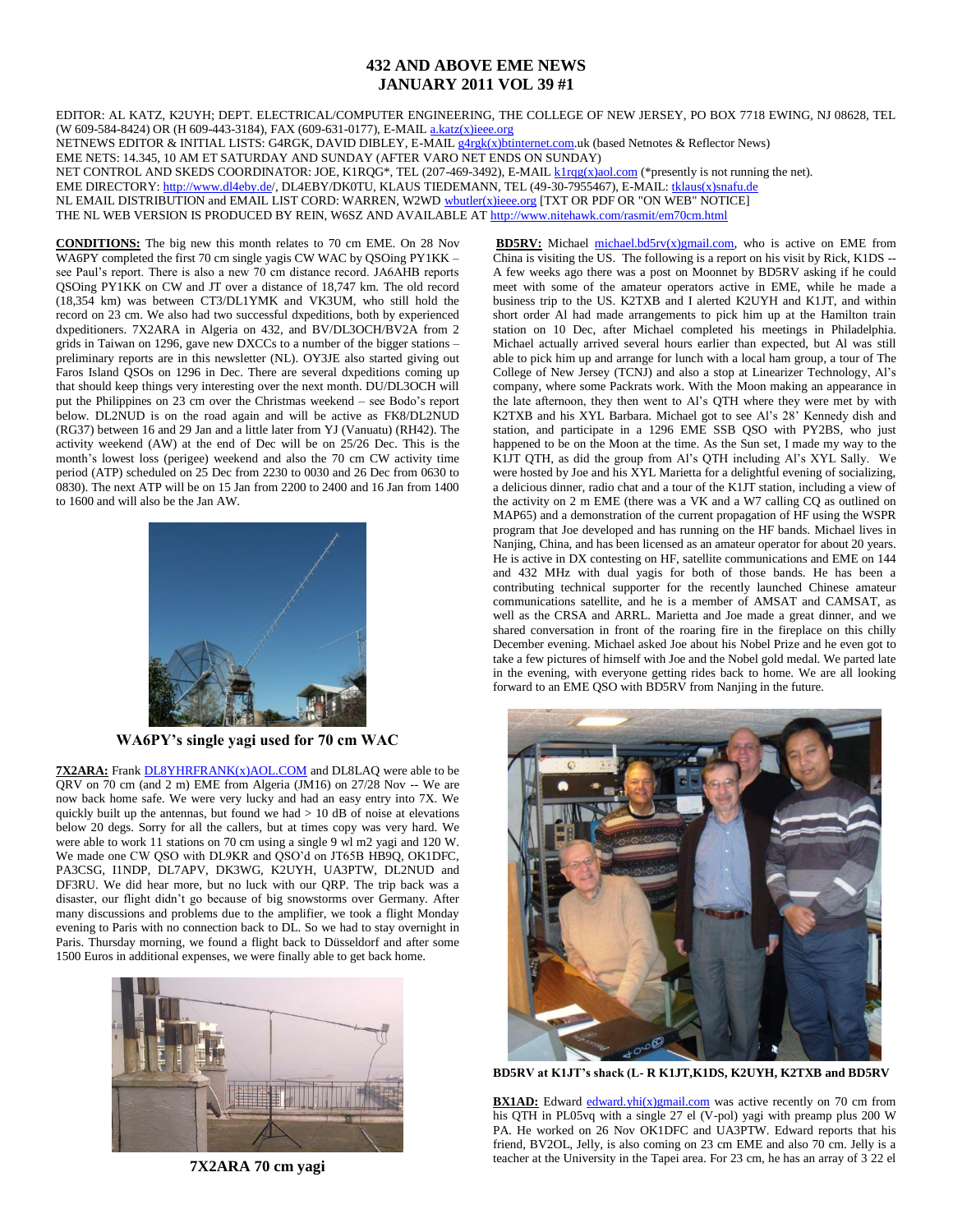loop yagis, but only a 40 W PA now. He expects to have a 500 W PA ready by Feb. On the Moon, he will use the special call BN0T and/or his home call for both 70 and 23 cm. The station is located on his campus in PL05rd. Operation is expected to be mainly on JT mode. [TNX PA0PLY for forwarding this info].

**BV/DL3OCH:** Bod[o dl3och\(x\)gmx.de](mailto:dl3och@gmx.de) was QRV on 23 cm from Taiwan on 26 Nov (PL05), and 27 Nov and 18 Dec (PL04) -- In PL05 using the call BV/DL1OCH, I initially had problems with noise from a neon sign right in front of his antenna -- At exactly 2300 local time they turned off the sign. My noise was 15 dB less, and I suddenly saw W5LUA calling. The first decoding was (26DB), but he got better a bit after. Then my elevation got higher and the antenna was too close to a wall, so I had to move it to another spot, and the noise was very high again. I did make a few QSOs but all were very weak. OK1DFC was only (27DB). OK1KIR, G4CCH and OK2DL were also work from this location. The next day I was on from PL04sw using the call BV2A and did much better working 9 stations. I was also on from PL04 on 18 Dec. As BV2A, I worked OK1DFC, PA3CSG, OK1KIR, DJ9YW, DF3RU, JA6AHB, G4CCH, OZ6OL, PA0BAT, K2UYH and HB9Q. This gives me a total of 14 QSOs from Taiwan. The signal reports were where I expect them based on past activity. From the BV2A location, OK1DFC was much better (21DB). I have now operated from 29 DXCCs on 23 cm EME, 20 of which were on 1296 for the first time. I have also activated 44 different grids on 23 cm EME. I am very happy about the growing activity on 23 cm, not only on CW, but also JT65. I remember my first few EME activities when I typically worked only 3 stations. Now with my single yagi it is no problem to put over 20 different stations in the log. A few stations are even capable to work me on CW, but the conditions have to be really good for that. Last weekend showed that a 2.4 m offset dish is enough to copy my very weak signal. If I compare that with 70 cm, I would always chose 23 cm for a dxpedition. With my small setup, I get more QSOs with less work. You can be sure that I will activate more countries on EME. I am not sure if I can be QRV form BV again in Jan. It depends on my work load. I will take my equipment to the Philippines and try to be QRV as DU9/DL3OCH from locator PJ18ql on 24 Dec from 1245 to 1330 and 2200- 2359. If possible I will be also QRV on 25 Dec from 2300 to 0100. I will call on 1296.090 with JT65C first. I will RX on my own echo freq. I might be online during the operating, but I am not sure. I have to see if my GSM modem will work at the DU operating location.



**BV2A operating team (L-R) DL3OCH, BU2AQ and BV2KI**

**CT1DMK:** Luis [cupido\(x\)mail.ua.pt](mailto:cupido@mail.ua.pt) is now QRV on 13 cm -- I made the very first 13 cm QSO ever from CT land in Dec. I worked DL4MEA (55/56) straight off on SSB upon my call. Both my echoes and Guenter's signals were loud and clear, near armchair copy. All seems to be working just fine. I get about 0.4-0.5 dB of Moon noise, although I have a bit of lack of gain in the RX chain that is making my total system NF about 0.5 dB. This NF is somewhat higher than the preamplifier NF, which is 0.32 dB. So there are still things to be improved. Power is 150 W from an SSPA/transverter mounted at the feed point with the 144 MHz IF running down to the shack. I plan to leave the 13 cm feed on the dish for quite a while; and since lately I see so many being picky about the mode, I will be QRV on SSB only - Ha!

**DK3WG:** Jurgen  $dk3wg(x)$ online.de had excellent results on 70 cm EME adding QSOs using JT65B in Nov/Dec with TI2AEB for DXCC 93\*, G4FUF, DL8DAU, 7X2ARA for DXCC 94\* and K6CLS to bring him to mixed initial #529\*.

**DL9KR:** Jan Bruinier(x)t-online.de reports on his accident and recent actiivity -- On 5 Sept while hiking in the Italian (Dolomites) Alps I inadvertently fell about 30 m over steep and rocky terrain resulting in multiple fractures and wounds. The most serious were 2nd neck vertebra crushed, left lower arm/link/hand complicated fractures and 6 broken ribs. It was a close escape. Initially a chopper extracted me to intensive care in Bozen/Bolzano. On 11 Sept I was transferred to Wiesbaden where several operations took place. But luck was with me as I can walk and move my hands. Recovery has set in and will continue though I'm still much restricted on doctors' advice. This accident prevented my participation in the ARRL EME Contest but I managed to come on for the DK2ZF dxpedition to add 70 cm CW DXCCs from Easter Island and Chile, and for 7X2ARA in Algeria. Happy Holidays to all my EME friends and their families.

**F2TU:** Philippe  $\frac{f2tu\text{-}philippe(x)orange\text{-}fr}{dx}$  sends a reminder that he is working on a report of the ARRL EME Contest scores for each band – So far I have received 24 summaries from DL4MEA, ES5PC, F2TU, F6ABX, G3LTF, IK3COJ, IZ1BPN, JA4BLC, K1JT, KL6M, LZ2US, N4GJV, N4PZ, OH2PO, OK1KIR, OZ4MM, SA3AAF, SM3AKW, SM4IVE, SM6FHZ, SP6GWN, SP6JLW, VK3UM and WA6PY. I hope to have more! I hope others will follow to give a better view of the activity on the different bands 432 MHz & up. There is still time to send me your scores. I will prepare the report in early Jan. It only takes a few minutes to do. Send me your results ASAP for CW/SSB for each band 432 & up in the ARRL's contest. The scores will be classified as CW/SSB Mono operator: 1) for each band, 2) multi band and 3) multi band 2.3 GHz & up only; and CW/SSB Multi operators: 1) for each band, 2) multi band and 3) multi band 2.3 GHz & up only. The results are to be published in the next NL and distributed via the reflectors.

**FK8/DL2NUD**: Hermann (DL2NUD) and Stefan DL9GRE will be QRV on EME from New Caledonia (RG37) between 16 and 19 Jan (RG37) operation will include 432 with a single 12 el loop yagi, 500 W SSPA and DB6NT preamp, and for the first time 1296 with a single 55 el loop yagi, 200 W SSPA and DB6NT preamp. It is expected that they will operated first on 090 on both 70 and 23 cm primarily using JT, but will also respond to calls on CW. After FK8, they plan to be QRV from YJ (Vanuatu) in grid (RH42).

**G3LTF:** Peter  $g3ltf(x)$ btinternet.com report for Nov -- I was not around for the first EME weekend on 20/21 Nov as we were on holiday in EA8. I did get on in the following week on 23 cm but found little activity on CW. On 23rd Nov I worked OZ6OL and was heard by G5WQ. He called me, but not enough times for me to get his call. He is very QRP, but is making JT QSOs. I am sure we will make it with a bit more experience. On 27 Nov I worked LA9NEA and heard and called OK2ULQ (549) after he had worked F2TU, but no reply. I then worked SM4DHN, SM4IVE, K7XQ, I5MPK and OK1KIR, and the next day I5MPK and W5LUA. After that the WX broke here and the Moon got too low. I also worked 12 Dec on 13 cm CT1DMK (55/55) on SSB for the first 13 cm G-CT QSO and my initial #91.

**IK5QLO:** Andrea **owghil(x)tin.it** writes on his new LNA -- I was QRV on 23 cm CW in Dec testing my new G4DDK preamp, which is working very FB and worked SV3AAF with excellent signals. Since I had consistent echoes, I played the *big gun*, CQing for a couple of times on 1296.010. To my great pleasure K1RQG came back on my second call with his usual huge signal. Having this real *big gun* answer my *little chicken* CW call was another thrill of our wonderful hobby!

**JA4BLC:** Yoshir[o ja4blc\(x\)web-sanin.co.jp](mailto:ja4blc@web-sanin.co.jp) reports on his new 3 m Cassegrain dish – Work on my new dish is progressing well. In mid Nov, I tested Sun noise for the first time. I measured 14.6 dB from the Sun and 4.3 dB CS/G noise. I was pleased as the dish showed a G/T improvement of 2.5 dB over my previous dish (4.2 m with Al-foil). I will try echo tests soon. As the dish is located in my car park temporally, the window is restricted to 3 hours from south to southeast. Some EME friends visited me on 21 Nov to inspect the dish – see following picture.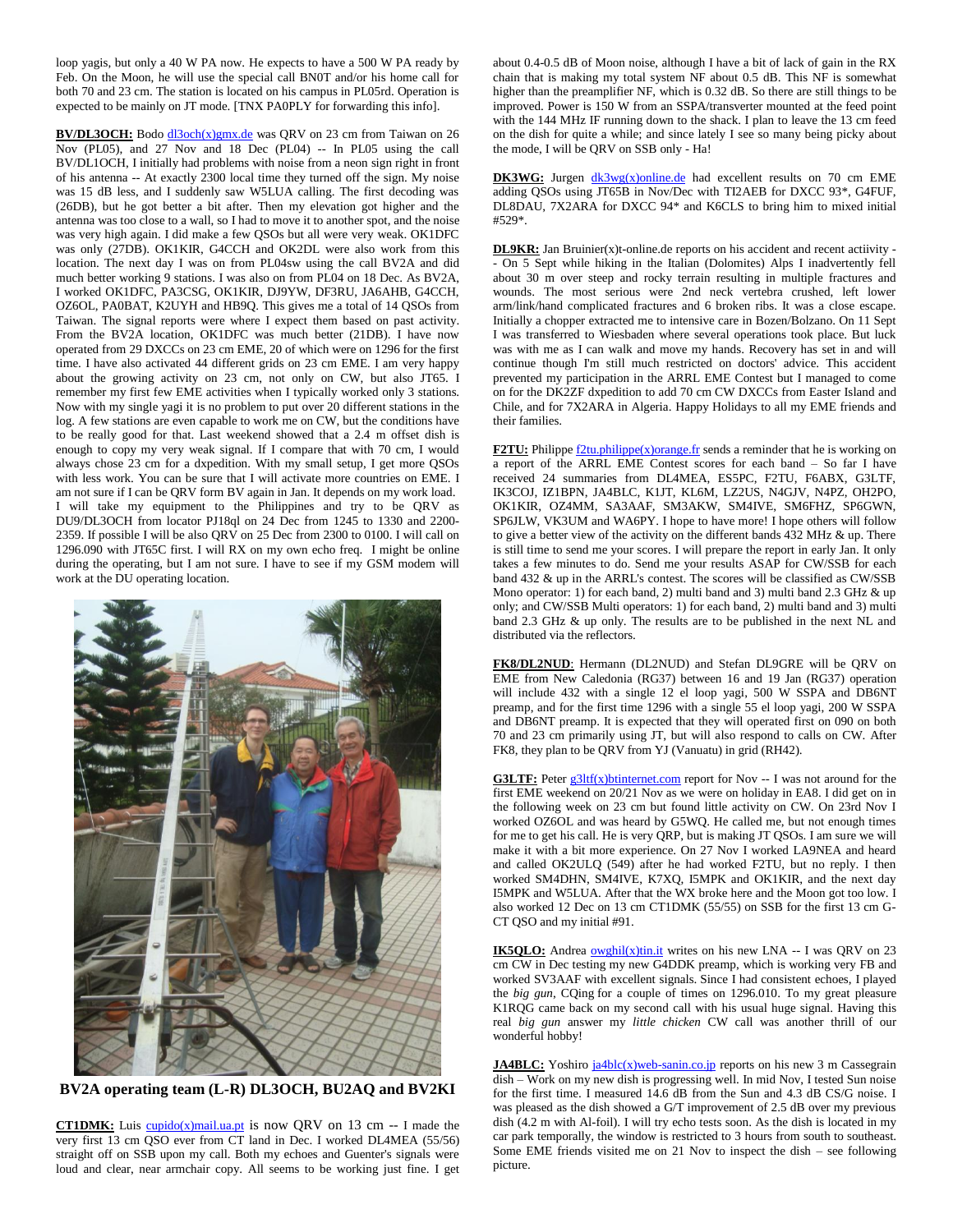

## **EME gather at JA4BLC - (from R to L) JR4AEP, JF3HUC, JH3BJN, JA6CZD, JA4BLC, JH3ERQ, JR3JLL and JA4HZN, picture taken by JH3EAO)**.

**JA6AHB:** Toshio [ja6ahb\(x\)plala.to](mailto:ja6ahb@plala.to) reports that on 28 Nov he and PY1KK, Bruce (PY2BS) succeeded in QSOs on 432 using JT65B (16DB/17DB) and CW (559/559) modes to set what is believed to be a new 70 cm world distance record of 18,747 km.

**K6CLS:** Clif[f cls\(x\)employees.org](mailto:cls@employees.org) is a new small station on 70 cm EME; here is his story -- I am thrilled to make my first EME QSOs this month. I am still smiling ear to ear as I write this, three days later. I want to encourage other folks to try EME, even a small station can work. My station consists of a Yaesu FT-847 with Kuhne QH-40 crystal heater, a Mirage D3010 100W amp, a Daiwa CN-103NL wattmeter, an ARR MSP432VDG-160 pre-amp (birthday present from my wife), and an M2 432-12EME 12 el yagi. The antenna is mounted on 1" PVC set in a TV antenna tripod, using "Armstrong rotation". The RF is wired with some 2 m LMR400 cables from the local electronics surplus store (halted.com), and an 8 m 1318 I got from Ham Radio Outlet to move the antenna away to a safe RF exposure distance. I am not much of a CW operator, so I use WSJT9 on an old computer. Also, I have to say the HB9Q 432 EME logger is an essential piece of the puzzle! I'd be lost without it. The entire adventure started when, on a lark, I bought the antenna at a ham flea market. I listened for several months, got a few decodes. I built a preamp, but it didn't help much, just increased the noise. Tried TXing with the 50 W from the FT-847, and only got one decode (TNX WA4NJP). I then bought the Mirage amp. On Friday 26 Nov (local) I moved the cars out of the driveway, set up the antenna and station, and tuned in, just hoping to get some decodes, but nothing. I listened real sincerely for 4 hours, never got anything, and went to bed. Saturday morning, I heard a rumor that on Friday some other folks had trouble with horizontal polarization, so I rotated the antenna to vertical and set up to try again. As it turned out, I think conditions Saturday evening were really excellent! That evening, I1NDP agreed to stay up for me. My moonrise was 0800 (28 Nov). We started trying on 432.090. Nothing for a few minutes... darn. Then Nando suggested I try H-pol again, and we realized that we were both calling first. OK, reset all that. I called CQ. Bingo!! I got a great decode in the first interval! Nando was (22DB) with nice audio tones. My fingers were shaking as I hit the button for OOO... I1NDP came back with RO. I was so thrilled, I jumped up and down, and hit the button for 73. Oops! Set it to RRR after a few minutes, and I1NDP finally came back with 73. Wow, My first EME QSO! Sent CQ again and heard some tones, but no decode. A few minutes later, UA3PTW shows up with an astonishing (17DB) decode and clear tones. Hey, now I am an expert, worked right through, no flubs in the message sequence. Next DL7APV shows up at (20DB) and the QSO went like clockwork. Next up was DK3WG (22DB). This QSO took a few rounds to complete the sequence as conditions seemed to vary a little. Last on 090 was K2UYH at (24DB). This was challenging for me, because our Doppler was +600 Hz, and my FT-847 had drifted -200 Hz. I got everything adjusted, and we had a good QSO. By this time I am really wired. This evening, I expected nothing and got 5 QSOs! Reading the logger, I retuned to where people were calling and tried to get some more decodes. I heard I1NDP easily, but couldn't hear a few others. I found EB5EEO and spent another half hour calling, but he never heard me. I stayed up and called CQ for another hour, but no more QSOs because by that time it was moonset for EU, bedtime for NA, and too early for the VK/JAs. Finally I noticed I was really cold and tired! The station is outdoors, in the garage, it was 4 degs C and 80% humidity, bone-chilling cold. What a thrill, EME is the biggest thrill ever in ham radio. I have to say thanks so much to everyone. TNX for the patience and encouragement and tolerance of my mistakes. And TNX for the superstations with lots of gain and kWs, doing all the heavy lifting! Next step, besides sending some new QSLs, is to figure out the drift in the FT-847. Maybe it was from the cold WX. The station is intended to be portable. I have a couple big 12v batteries to run the FT-847 and the Mirage power amp. I have a cellular-to-wifi router, so the computer can connect to the HB9Q 432 logger and QRZ.com remotely. I clearly need more antenna gain. I would like to keep it portable, because my QTH does not have enough space, and too many trees, both east and west. Presently I think getting three more of the M2-12EMEs and making an H-frame and power divider would be a good way to go. Also, 70 cm has power restrictions in this area, because of the PAVE PAWS radar installation at Beale Air Force Base. So if want I run more power I'll have to drive 100 km or so. I like the Mirage brick amp, they are simple and reliable. A fun project would be to build a hybrid combiner, and use two of the Mirage amps. At that point to maintain safe RF exposure distance, I will have to get a 50-foot 1318 cable. I want to try CW. I am not good at it (I use DM780 on HF for CW), but others have encouraged me, I could certainly recognize CQ and RO and RRR and 73, if repeated for a couple minutes! Unfortunately there are multiple strong heterodyning birdies at my QTH from about 432.015 to 035 so I will try it, but it will have to be during portable ops.



**K6CLS with rig and 12 el yagi use on 70 cm EME**

**K7XQ:** Jeff  $k7xq(x)$ secure.elite.net was active on 13 and 70 cm in Dec -- I worked on 2304 CT1DMK for an initial (#) and W5LUA, but missed LA9NEA. I also worked a few initials on JT on 432. QSO were G4EZP for an initial (#) and DL8GP (#). I heard one CW station, but did not get the call and he vanished. No other CW activity was heard.

**KJ6HZ:** John  $\overline{\text{iohn.d.}}$  $\text{open}(x)$  $\overline{\text{boeing.com}}$  wants to improve his system  $-$  To clarify my last report, my preamp and TR relay were hanging directly behind the power divider for my 4 x 19 el yagi array, and properly switched and sequenced from the shack. I presume this was at least partly why I heard DL7APV (10DB) during our QSO last month. Unfortunately this lash-up was not enclosed in a waterproof box, so I had to take it down for an impending storm a few days after my first and only QSO. I need to complete the enclosure and WX proofing of the preamp and relay, and also increase my TX power level. In any case, I hope to be QRV in the Dec AW and will be looking for skeds on the HB9Q logger.

**KL7UW:** E[d kl7uw\(x\)acsalaska.net](mailto:kl7uw@acsalaska.net) is QRV again but had wind problems at the end of Nov -- High winds upset my plans, temporarily, due to damage to the azimuth support frame on the dish. 50 mph gusts *torqued* the dish-mount and twisted the 3-inch angle-iron framework of the azimuth support requiring three days of repair. The angle-iron frame-work has been replaced with 2-1/2" by 2- 1/2" square tubing. It is awaiting a welding service to make it sound (bolted with 1/2-inch bolts for now). So with the dish out service, I was off 432 or 1296 for short while. I have my new DEMI 1296/28 transverter fully tested with 20+ W output (fed by an Elecraft K3). It is locked to a OCXO (5xE-13) 10 MHz reference using the A32 PLL installed in the transverter. Freq has been measured at  $1296.000000 < \pm 1$  Hz. I still have some minor repairs (new Murata var caps) for my 60 W PA, which is installed at the dish. My 300 W W6PQL PA is about 50% complete and I may try running the 150 W module, when it has been tested fully. Initially, on 1296 I will use my 0.3 dB NF WD5AGO preamp with a septum feed. I also have a G4DDK 0.24 dB NF VLNA, to try once I am happy with how the feed is working. The sun only peaks at 10 deg elevation, so making Sun measurements will be difficult for the next several months. 432 remains at 85 W using JT-65 when the dish resumes operation. I run my FT-847 to a Mirage D3010 PA and an MGF-1302 preamp. 432 operation on the last day of the ARRL EME Contest was largely not successful as I had lower output (40 W) and severe Faraday effects. We did make contact with VK4EME, which took an hour to complete.

**LU8ENU:** Juan  $\frac{\ln 8 - \ln x}{x}$  is a new station on 1296 EME from Argentina -- At the moment I am only QRV on 1296 using a 3.4 m dish with an OK1DFC Septum feed, SLNA by G4DDK and a 150 W SSPA. At the moment I only have about 100 W at the feed. I am also using TS2000X. My first EME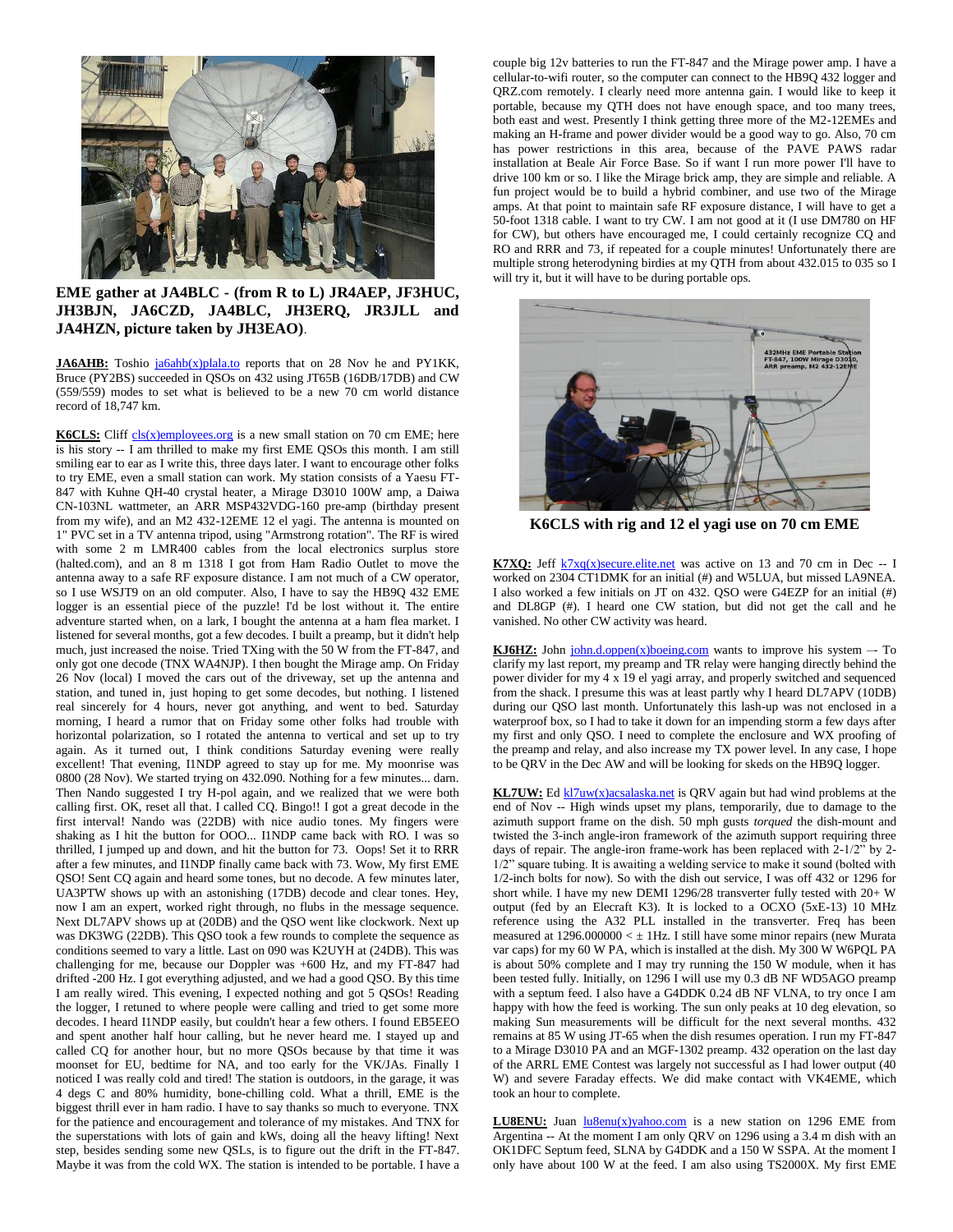QSO was on 14 Nov with G4CCH, then PY2BS, ES5PC, K2UYH and OZ6OL, and on 22 Nov RD3DA. I am interested in skeds and plan to be active when possible off the Moon.



**LU8ENU's 3.4 m dish for 23 cm EME**

**OK1DFC:** Zdenek [ok1dfc\(x\)seznam.cz](mailto:ok1dfc@seznam.cz) writes on his recent operation -- Nov was not as successful as Oct, but 5 new DXCCs is not so bad - HI. I QSO'd during Nov on 432 using JT65B EB5EEO (11DB/O), RZ6A (23DB/O) for digital initial {#182} who was using 2 x 23 el yagis and 50 W, VK4EME (13DB/O), G4FUF (11DB/O) {#184}, KG6DX (O/O) {#184}, DXCC 69 and first KH2-OK QSO, YL2HA (28DB/O) who was using only 15 W, KN4SM (16DB/O) {#185}, K4EME (10DB/O), BX1AD (28DB/O) {#186} DXCC 70 and first BV-OK QSO, UA4LCF (O/O), JN7GVY (19DB/O) {#187}, ZS5Y (10DB/O), K7XQ (8DB/O), K6LG (26DB/O) and 7X2ARA (29DB/O) {#188} DXCC 71 and first 7X-OK QSO which required me to twice change feeds from 70 to 23 cm during the night with very bad WX because of Bodo´s 23 cm dxpedition to BV happening at the same time. On CW I worked DF9QX (559/539) for initial #132, UA4AQL (559/O) #133, SM4IVE (599/579) and SM6FHZ (579/569). On 1296 I added BV/DL3OCH (28DB/O) for digital initial {#109}, DXCC 69 and first BV-OK QSO, VK4CDI (11DB/O), UY2QQ (12DB/O) {#110}, RA3LE (21DB/O) {#111}, UN7GK (O/O), JA1WQF (7DB/O), BV2A (O/O) {#112} in new grid, and OY3JE (26DB/O) {#113} and DXCC 70. I am expecting to be QRV during Dec EME AW. I have been working on my 432 setup. All skeds are very welcome by e-mail.

**OK1KIR:** Tonda and Vlada [vladimir.masek\(x\)volny.cz](mailto:vladimir.masek@volny.cz) report on their club's Oct/Nov EME –- On 432 we added 13 initials using the JT65B mode as follows: 4 Oct at 1405 DL2NUD (13DB/19DB) digital initial {#38), on 5 Oct at 0944 UA3PTW (5DB/5DB) and 1340 CE0/DK2ZF (22DB/24DB) for the 1st CE0- OK 70 cm QSO, on 24 Oct at 2120 PA3DZL (10DB/17DB), on 25 Oct at 0106 WA4NJP (15DB/O), 0134 K4EME (19DB/O) and 0313 W7MEM (21DB/O), 26 Oct at 0443 K2UYH (10DB/9DB), 0458 UT6UG (14DB/17DB) and 0924 K7QX (12DB/18DB), 30 Oct at 0737 ES6RQ (16DB/O), and 02 Nov at 0848 CE/DK2ZF (25DB/O) {#49}. On 1296 in the 2nd part of the ARRL EME competition we test our new 1 kW SSPA [how about some more details for the NL]. We had some heat dissipation problems with existing air forced cooling used from our tube PA, and decided to limit our operation to only seeking new stations. We worked on CW on 31 Oct at 1108 F5SE/p (569/539) for initial #305, and on JT65C on 30 Oct at 2248 SM0ERR (19DB/19DB) digital initial {#73}, 2321 UT2EG (14DB/O) and 2328 UR5LX (14DB/O), and on 31 Oct at 0351 PA7JB (17DB/9DB), 0818 UT3LL (24DB/O), 0932 UA4API (23DB/O) and at 0942 SV1CAL (25DB/O) {#79}. During Nov we completely redesigned the 1296 SSPA's cooling system. Now we can use full RF power on CW and JT65. With a linear rotatable dual-dipole feed we worked on JT65C on 26 Nov at 2152 BV/DL3OCH (28DB/26DB) {#80}, 2338 PA0PLY (16DB/14DB), 2345 JA6AHB (27DB/O) and 2359 G5WQ (27DB/O), and on 27 Nov at 0010 OY3JE (26DB/22DB) {#81} and 1st OY/OK 23 cm QSO. We found space polarization angle precisely as predicted by F1EHN SW at +75° for BV/DL3OCH signal and -15° for OY3JE. Later on we changed to our CP feed and worked at 0644 W7IUV (17DB/10DB) {#82}, 0700 LA9NEA (26DB/O), 0715 G4DZU (14DB/6DB), 0855 LU8ENU (16DB/O) {#83} and 0945 PA3FXB (12DB/7DB). Afterwards we changed once-more back to the linear pol feed for Bodo's new locator on Taiwan. We worked at 2240 UN7GK (14DB/O), 2303 UY2QQ (22DB/18DB) {#84} and finally at 2358 BV2A (22DB/21DB) {#85} with again signal pol at the predicted +75°. We changed back again to CP on 28 Nov and QSO'd at 0127 OY3JE (25DB/21DB), 0733 IK5QLO (14DB/12DB), 0759 PA7JB (15DB/12DB) and 1019 W5LUA (8DB/6DB) {#86}. On 11/12 Dec, on 13 and 9 cm, regardless of the Moon being close to its apogee and it being an unpleasant windy and freezing weekend, there was still remarkable microwave activity on EME. This activity was mainly initiated by CT1DMK on 13 cm, and by SM4DHN and S59DCD on 9 cm. CT1DMK gave us the first OK-CT 13 cm QSO on SSB and CW. SM4DHN gave us a new DXCC on 9 cm. We also heard ES5PC, but he suddenly disappeared due to a TX failure. We worked on 12 Dec on 9 cm at 1324 S59DCD (549/559) – same as S57NML so not an initial, at 1657 SM4DHN (569/559) for initial #35 and new DXCC, and on 2320 at 1748 G3LTF (559/569), 1824 CT1DMK (44/54) for initial #104, IN field and 1st CT-OK QSO on 13 cm, followed on CW at 1826 (559/559).



**OK1KIR's new 1 kW 23 cm SSPA**

Anyone interested in the high power (3 dB hybrid) combiners used in our new 1 kW 23 cm SSPA can find the details of their construction at http://www. ok1kir.cz/. It is modified Kathrein professional design. (Moved up in frequency the design gives excellent wideband performance even on the 13 and 9 cm bands).

**OK1TEH:** Matej [ok1teh\(x\)seznam.cz](mailto:ok1teh@seznam.cz) sends an updated report on his ARRL contest results -- At the end of Oct I worked using JT65B EA3XU (1Y-2Y). It took some time and patience; however, we made it with reports (27DB/28DB). The QSO is more remarkable because of the bad QRM/noise in both Barcelona and Prague. The situation is very similar. Next, I added DF3RL (27DB/28DB) for mixed initial #59\*. During the 2nd leg of the ARRL EME contest, I focused on 70 cm and made random JT65 contacts (without Internet) with DL7APV (17DB), ES6RQ (26DB), K1JT (21DB) and EA3XU (28DB), and on CW with OH2PO. I decoded on Sunday very well WA3QPX (22DB) and K4EME (23DB); however, they didn't answer my many (hours) of calls. On CW, I heard I1NDP (M) and lots of QRM/birdies.

**PA0PLY:** Jan [pa0ply\(x\)pa0ply.nl](mailto:pa0ply@pa0ply.nl) sends his results for the 27/28 Nov EME weekend -- Conditions were up and down, while activity was far less compared to the Oct contest weekends. This time I had good response from the east, but heard few from the NA side. I decided again to split my operation; I was on for the first pass during moonrise and the second pass for moonset. My house is the nature barrier in the south, necessitating a rest point during every Moon pass hi. I focused on 23 cm JT. I have a 3 m dish and 200 W. On the moonrise, I worked VK2JDS (17DB/14DB) for an initial (#), VK4CDI (22DB/17DB), JA6AHB (15DB/11DB) (#), JA1WQF (17DB/17DB) (#), OK1KIR (14DB/0) and G5WQ (29DB/29DB) (#). I also had partial with LU8ENU – never received RRR. During moonset, I started at 0630 and added UN7GK(26DB/24DB) (#), W7IUV (26DB/24DB) (#), OK2DL (17DB/16DB), K7XQ (21DB/19 DB) (#). I missed Juan again. He was completing the first ever LU-LU QSO on EME and I ran out of window.

**TI2AEB:** Armando  $\frac{\text{aebonill}(x)\text{ice.co.cr}}{\text{continuous}}$  continues his success on 70 cm EME --Now all the family is wondering what I am doing in the shack every Friday and Saturday. I do not go to ZZ before 2 am. This behavior is something they have never seem before. Now that I have 70 cm somewhat working – still need more power, I am think about 23 cm EME. I plan to build a small dish and add a 1.2 GHz module to my TS2000. I am also look for sources of SSPA for 23 cm.

**UA3PTW:** Dmitrij [ua3ptw\(x\)inbox.ru](mailto:ua3ptw@inbox.ru) was active on 70 and 23 cm during the past month. He added on 432 DF9QX on CW, and on JT65B G4FUF, KG6DX, BX1AD, JN7GVY, 7X2ARA and K6CLS. On 1296 using JT65C he QSOed W7MEM, JH0TOG, G5WQ, LU8ENU and UY2QQ.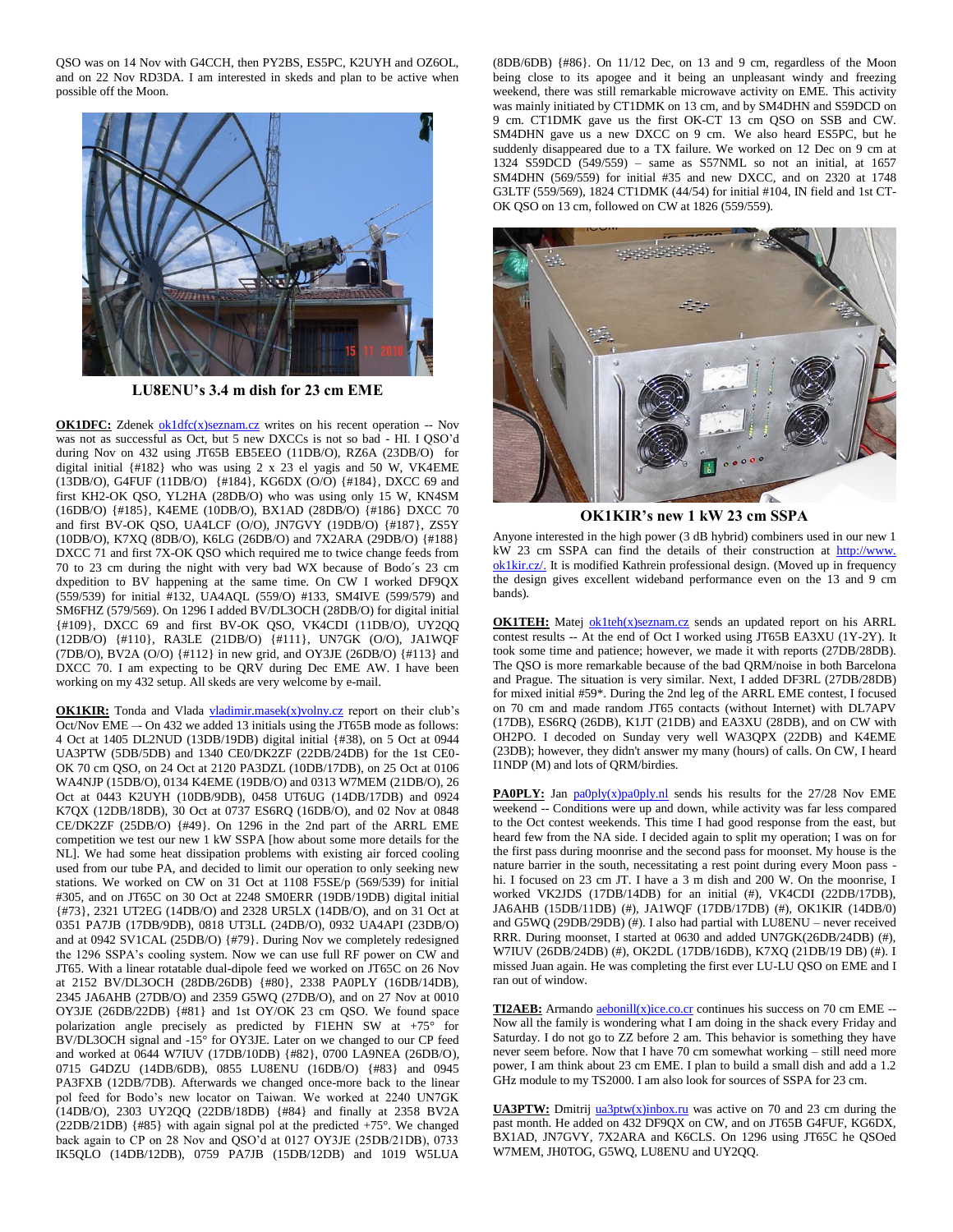**W7UPF:** Don <u>donsay2(x)cox.net</u> writes -- After months spent relocating my 1296 dish and system here on my City lot and then sending a 4 year old solidstate amplifier (200 W) back to Germany for repair as well as my spare LNA to WD5AGO for repair (just in case), my EME system is now up and running again. I am interested in CW and JT skeds. Please e-mail.

WA6PY: Paul [pchominski\(x\)maxlinear.com](mailto:pchominski@maxlinear.com) completed the first single yagi WAC on 432 CW at the end of Nov; his story follows – Shortly after my QRV on 27 Nov on 432, I QSO'd SM6FHZ on CW. Ingolf had great signal although very close (~150 Hz away) from a birdie. After this QSO, SM4IVE called me on the same frequency, but Lars completely covered the spur. The next day, 28 Nov, I QSO'd in sked PY1KK. I had bad luck with the WX. A storm predicted for next day suddenly showed up about 30 minutes prior to the sked. My 432 MHz yagi is manually aimed. When I cannot see the Moon, the AZ position can only be set by aiming my dish at the Moon and estimating by eye, if two antennas are parallel. The EL can be set using a digital level. Fortunately the wind was not very strong, but the bad WX created extra QSB. Despite these conditions, I copied every sequence of PY1KK, and finally achieved WAC on 432 CW using a single yagi. My 6 cm transverter is now modified. I added a PLL to the LO with a 12 MHz TCXO reference. I still kept 124.8 MHz the Xtal oscillator and use the PLL after the multiplier to 1872 MHz. This way I can maintain close-in and far-out phase noise at an acceptable level for my QRM conditions. Using an LC or even ceramic resonator VCO at 2808 MHz, gave me worst phase noise performance. Now I should get much better frequency stability. I also improved my LNA. It is not as good as I wish. The NF is about 0.65 dB, but I have to compromise between NF and as high as possible an IIP3 of my RX lineup. Now I am planning to return to my old 24 GHz project. I have to modify the PLL to move from 24.192 to 24.048, build an LNA, a feed horn and check RX performance on my 3 m dish currently used for 10 GHz.

**K2UYH:** I [a.katz\(x\)ieee.org](mailto:a.katz@ieee.org) had a very good time on EME during past month adding DXCCs on both 70 and 23 cm thanks to Nov/Dec dxpeditions. I QSO'd on 20 Nov on 23 cm at 0007 W7IUV (17DB/11DB) JT65C for mixed initial #379, 0020 W7IUV (O/O) CW for mixed initial #311, 0051 LU8ENU (13DB/13DB) JT65C #380\* and 0119 W3HMS (8DB/O) JT65C, on 21 Nov on 23 cm at 2300 partial 4Z4LV (23DB/-) JT65C – Alex's limited window ended before we could complete 2350 W3HMS (14DB/5DB) JT65C and 2351 GM4PMK (15DB/11DB) JT65C, on 22 Nov on 23 cm at 0020 GM4PMK (559/549) CW #312, on 26 Nov on 70 cm at 0644 KE4WBO (nil) JT65B in sked - Graham was using 4 x 21 el FO yagis and 100 W and 0702 YL2OK (13DB/20DB) JT65B, on 1296 at 1400 partial BW/DL3OCH (26DB/-) JT65C - Bodo had a noise that did was not corrected until after my limited window ended, on 27 Nov on 70 cm at 0542 ZS5Y (23DB/O) JT65B, 0550 DL9KR (579/569) CW - Jan looking for 7X2ARA, on 23 cm 0712 OY3JE (25DB/22DB) JT65C for #381\* and DXCC 77\*, 0748 PA3FXB (7DB/10DB) JT65C, 0757 PA3FXB (569/569) CW, 0806 F2TU (569/569) CW, 0812 OK1KIR (569/569) CW, 0820 LA9NEA (559/559) CW and 0824 G3LTF (569/559) CW, on 70 cm at 0945 partial 7X2ARA (24DB/-) JT65B very hard to decode, On 28 Nov on 70 cm at 0652 G4EZP (17DB/18DB) JT65B for mixed initial #808\*, 0702 partial TI2AEB (20DB/-) JT65B - Armando never completed, 0748 ZS6WAB (8DB/O) JT65B, 0852 7X2ARA (22DB/O) JT65B #809\* and DXCC\* 102 and 0928 K6CLS (23DB/21DB) JT65B #810\*, on 10 Dec on 23 cm at 2219 PY2BS (7DB/10DB) JT65C and 2227 PY2BS (54/54) SSB #313– demo for BD5RV who was visiting from China (see K1RS' report). The following weekend I put my 1296 linear feed in the dish and worked Bodo at BV2A for 23 cm DXCC 78\*. I'll have a full report in the next NL.

**NETNEWS BY G4RGK (based on netnotes and reflector information): UR5LX** reports working on 1296 with JT65C PA3DW and W7MEM. **UA4AQL** reports 70 cm JT65B QSOs with EB5EEO and G4FUF.

**FOR SALE: K2UYH** is looking for a 6 cm SSPA.

**GUEST EDITORIAL BY OK1TEH:** I have strong feelings on the reasons for the low activity levels during the 1st leg of ARRL EME contest. I believe the low activity was caused by the 1) QRM from tropo IARU UHF-SHF contest activity and 2) bad contest rules. If you look at the results of big EME expeditions like 3B8EME, etc, you'll see that 95% of all contacts were made into EU. It is very obvious that the majority of EME activity on 70 cm and above is from EU. I had expected that this fact would be reflected in ARRL contest rules, and that the ARRL would shift the 1st leg date to avoid conflict with the EU tropo contest; however it didn't. This situation had a huge effect, mostly on smaller stations that operate mainly JT65 (just like me) because of the many IMs and birdies created by the high tropo contest activity. Big gun EU stations with their big sharp lobed dishes were not as effected and could be more successful, as they were able to reduce the QRM from tropo contest at higher elevation. If you are reader from USA, believe me, the 70 cm activity in this contest in middle EU is pretty high. For example, I have 5 QRO stations (some with  $> 1.5$  kW) and with multiple beams within 20 km (see  $\frac{http://www.}{http://www.}$ ok2kkw.com/00003016/uhf010/uhf010map\_70.png). I like to operate CW, because it is a challenge for a small station and much fun. However, small stations must have big ones active on CW to work. If they are only active on JT as IK3MAC (on 2 m), CW activity suffers and drops like an avalanche. I believe the solution is easy: Dear ARRL EME contest organizers, please change the contest rules (2 m/70 cm, not higher) so that during the 1st weekend only MGM (Machine Generated Modes) as JT65 are allowed, and during the 2nd weekend only CW/SSB modes. If there is a telegraphy part of the contest, even small stations will be interested in some CW tests. Also, if you divide the contest and have just one weekend for JT65, you'll have 50% less problems with EME chat rules checking. Finally I'd like to answer on "SOME THOUGHTS FROM K6JEY" from the last NL from the point of view of a small yagi station. The main problem is that the radio clubs have all the equipments, antennas, etc. all ready for us. The new young operators just need to walk into club's ham shack and push a key or worse a mike on 80 m. This situation does not work well because young operators need to find a challenge! If they had to build all or even some of the stuff on their own (with necessary help), they might be more attracted to the hobby. For example I heard about some OK hams that banned access to their ham station to their children until the age of 10. The result was that children looked at ham-radio with eyes of "sweet forbidden fruits" and when they finally got the access, they were excited and started to be addicted to this hobby. Another problem is the luck of information for beginners. Many of big-gun stations don't write any articles for beginners, and as a result young operators have the feeling that EME is for millionaires (buy a family house with garden and spent thousands dollars for a 6 m dish and 1 kW). I believe that this image is also the reason why EME activity in USA is so small compared to EU. The ARRL has a web just for their members with very little support of VHF topics. Young operators end up on the 80 m band. Nowadays young people expect information to be free and available after a few clicks, and not in some remote library. They have to find that ham-radio is alive. I suspect that 99% of the younger generation have never heard that ham-radio even exists.

**FINAL:** Plan for the 2012 EME conference are have already started. EME2012 will be at Churchill College, Cambridge, UK. More information can be found on the official conference web site at  $\frac{http://eme2012.com/}{http://eme2012.com/}$  as it becomes available. [TNX to Brian, G4NNS for this information]. Also see the first press release at the end of this NL.

There is goods news from Spain. Authorization for EME operation on 13 cm (2320 to 2322), 6 cm (5760 to 5762) and 3 cm (10368 to 10370) has been received. TNX to EA3XU for sending this info. More details can be found at [http://www.ure.es/noticias/1693-la-administracion-concede-las-bandas-de](http://www.ure.es/noticias/1693-la-administracion-concede-las-bandas-de-microondas-solicitadas.html)[microondas-solicitadas.html.](http://www.ure.es/noticias/1693-la-administracion-concede-las-bandas-de-microondas-solicitadas.html)

Last month I said would discuss the impact of the digital modes and how we might increase CW EME and EME in general. I believe contrary to most that EME activity is increasing on 70 cm and above. Most of this increase is in the digital modes. This should not be surprising as most countries have eliminated CW as a license requirement, and it is easier to make moonbounce QSOs using digital modes (JT) than CW. One of the problems is that these new EMEers operate differently than those of us who have operated CW EME for years. They operate in an interactive mode using the Internet/reflectors. Many do not understand how to make an unassisted EME QSO. I fought using the reflectors for communication during EME for years. I refused to have a computer connected to the Internet in my radio shack. I finally gave in and now have a reflector running (normally HB9Q) while on EME. My concern was that you cannot help getting feedback from the stations you are trying to work, when you are in parallel communicating with them by the Internet. There is no question that this is happening. EME QSOs are easier when you receive near instant feedback from the station you are trying to work. You receive helpful clues such as that you are in the wrong sequence, off frequency, or your polarization is wrong. To be fair some of this happened in the *old days* by means of telephone calls, but not with the consistency that it happens today. There also seems to be a lack of interest in exchanging information via EME. I always want to exchange as much information as possible via the Moon, but many operators having experienced nothing but Internet EME, seem to want to exchange the minimum via the Moon. The stop as soon as they see 73, and send all the details (signal level, etc.) via the reflector. I must admit I like the ability to set up skeds, determine who is active, and the general sociability offered by the HB9Q and similar reflectors. But, I am also sympathetic to those who refuse to use JT, as I still refuse to use the N0UK reflector. So what can be done by those of us who want to maintain CW EME and non-assisted EME. I have no brilliant solutions. I can say that it is essential for those of us that feel this way, to set a good example. When we find a station operating JT with sufficient signal level for a CW QSO, we should ask for CW skeds. This may take some mentoring. Many of the new stations may know some CW, but they do not know how to make a CW EME QSO. Some also do not appeciate how easy it is to switch over to